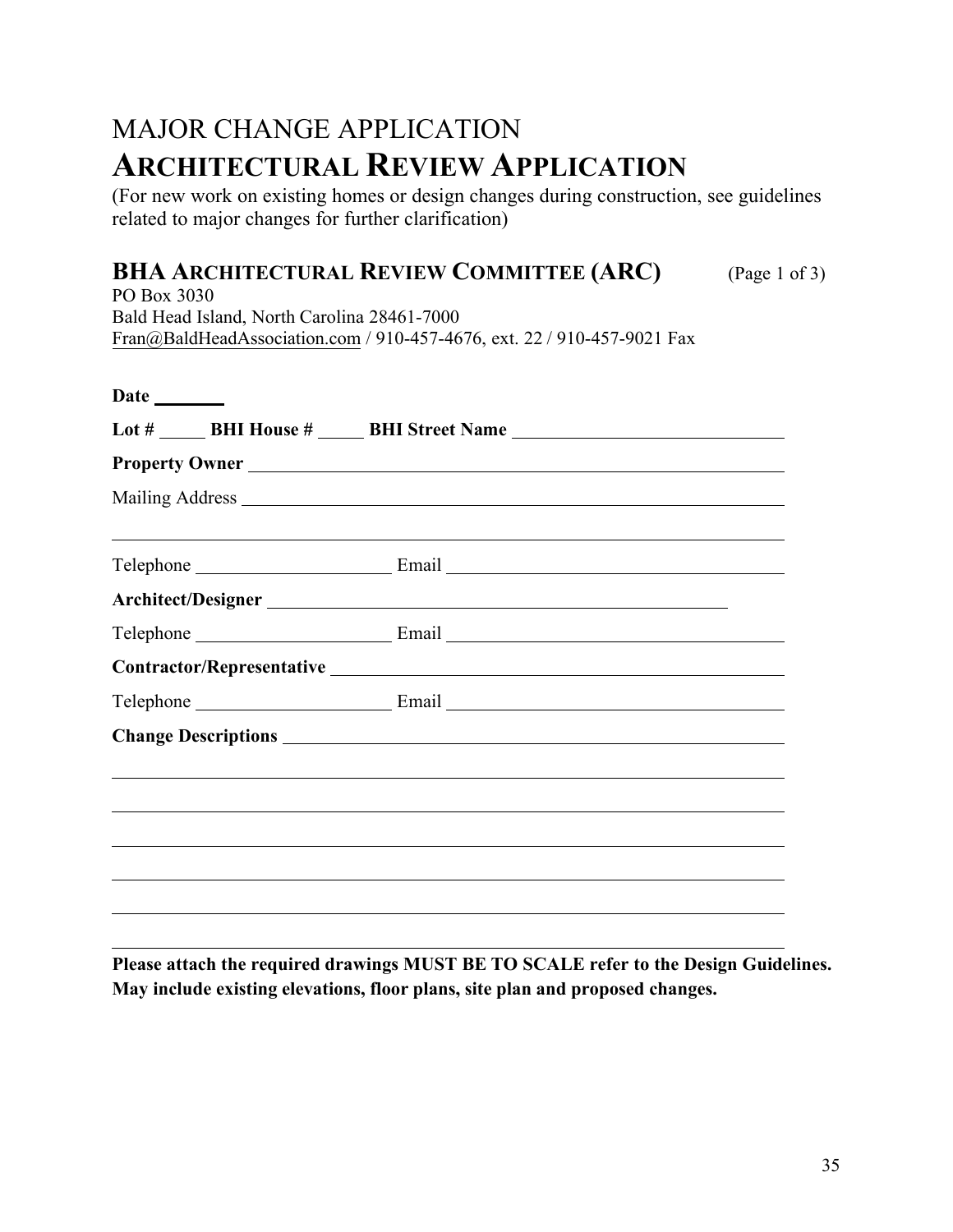## MAJOR CHANGE QUESTIONNAIRE

**This questionnaire must be completed by the Property Owner or their representative and accompany the Major Change application form. If the renovation exceeds 50% of the existing main structure utilize the New Construction guidelines and application/questionnaire.**

|                                                                                                                                                                | Lot # _______ BHI House # ______ BHI Street Name _______________________________                                                                                                                                                                     |  |  |
|----------------------------------------------------------------------------------------------------------------------------------------------------------------|------------------------------------------------------------------------------------------------------------------------------------------------------------------------------------------------------------------------------------------------------|--|--|
|                                                                                                                                                                | Property Owner                                                                                                                                                                                                                                       |  |  |
|                                                                                                                                                                |                                                                                                                                                                                                                                                      |  |  |
|                                                                                                                                                                |                                                                                                                                                                                                                                                      |  |  |
|                                                                                                                                                                |                                                                                                                                                                                                                                                      |  |  |
|                                                                                                                                                                | $\text{Telephone}$ Email $\text{Final}$                                                                                                                                                                                                              |  |  |
| $\Box$ Yes $\Box$ No                                                                                                                                           | 1. Are the proposed changes consistent with the <b>current BHA Architectural Design</b><br>Will the proposed changes impact existing vegetation? $\Box$ Yes $\Box$ No<br>If the answer to this question is yes, list changes in existing vegetation: |  |  |
|                                                                                                                                                                | 3. If applicable, what are the CAMA and FEMA restrictions for this property?                                                                                                                                                                         |  |  |
|                                                                                                                                                                | What is the FEMA Flood Zone for the Property?                                                                                                                                                                                                        |  |  |
| Existing height of main structure (highest roof ridge) virgin low point (max. 35') ______<br>5.                                                                |                                                                                                                                                                                                                                                      |  |  |
| If proposed changes include accessory structures (ie. crofter) include footprint square<br>footage__________, height from virgin low to roof ridge ___________ |                                                                                                                                                                                                                                                      |  |  |
|                                                                                                                                                                |                                                                                                                                                                                                                                                      |  |  |
|                                                                                                                                                                |                                                                                                                                                                                                                                                      |  |  |
|                                                                                                                                                                |                                                                                                                                                                                                                                                      |  |  |
|                                                                                                                                                                | (This area should be kept to a minimum and generally include only the building<br>pad, drive and walk area. A minimum of 60% of the lot should remain undisturbed.                                                                                   |  |  |
|                                                                                                                                                                | The required percentage of undisturbed area may be greater for larger lots (greater than                                                                                                                                                             |  |  |
|                                                                                                                                                                | 10,500 sq. ft.) and less for smaller lots typical in Cape Fear Station. (see Grade - Site                                                                                                                                                            |  |  |
| Grading section for more details).                                                                                                                             |                                                                                                                                                                                                                                                      |  |  |
|                                                                                                                                                                | <b>Guidelines and related Protective Covenants?</b><br>7. Area of lot $(sq. ft.)$<br>8. Additional percentage of site to be graded                                                                                                                   |  |  |

÷.